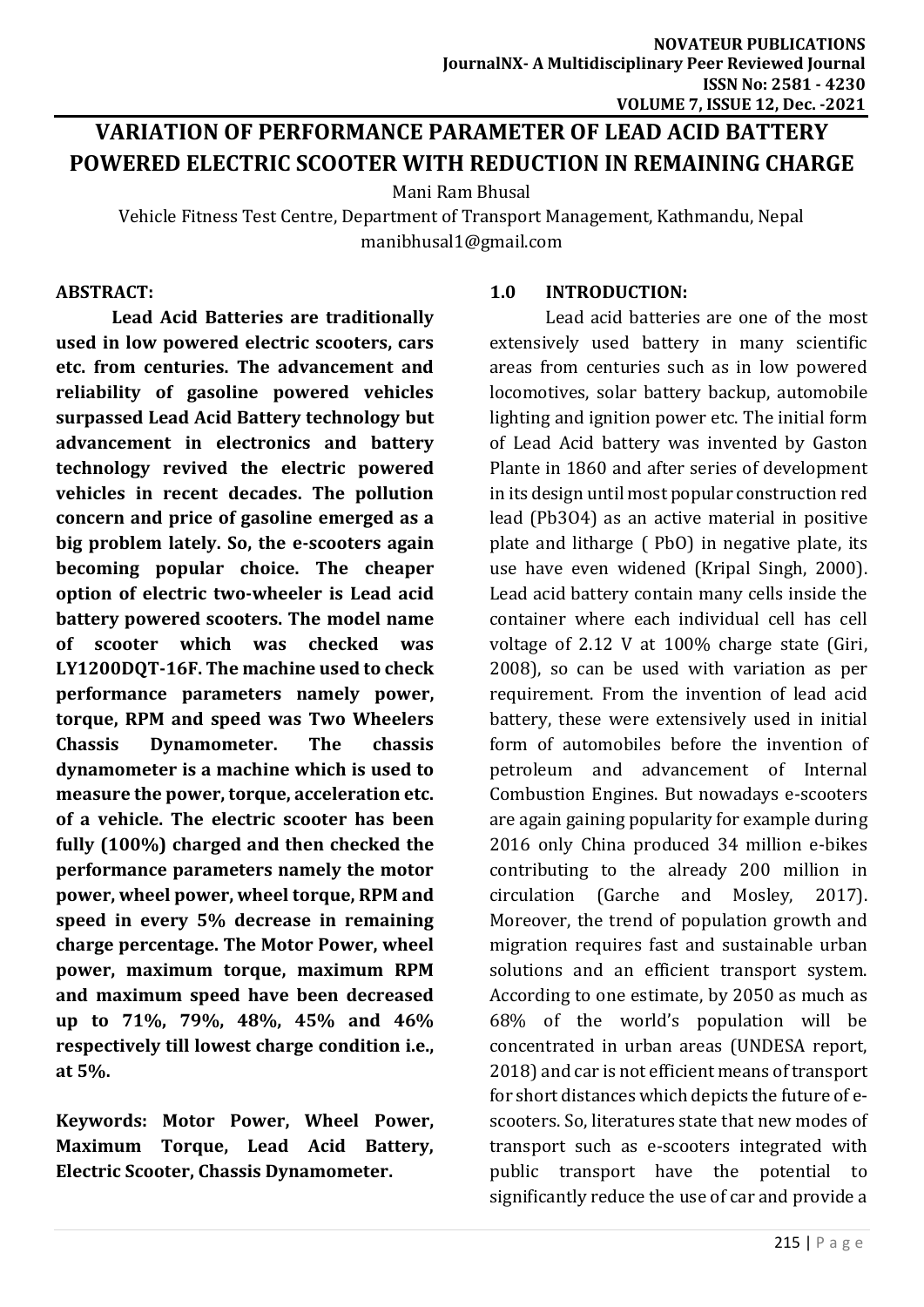sustainable transport system (Galvic et. al., 2021). From the initial use in automobiles the reliability of power, torque and driving range produced is always in question while using the lead acid battery powered vehicles. The test of scooters with lead acid battery, in chassis dynamometer clearly depicts the availability of power and torque on scooter wheel at different charge level remaining in the battery. Power, torque, RPM and speed produced in automobile by using lead acid battery is generally not clarified in many literatures.

 Power output refers to an amount of energy delivered within a given timeframe. Applied to the electric vehicle, it means the amount of mechanical energy output generated by the motor, again within a given timeframe. It has an impact on the scooter acceleration, traction capacity (the weight that it is able to move) and its ability to climb uphill. Whether it be a combustion engine or electric motor, mechanical energy power output refers to the product of rotation speed (measured in revolutions per minute) and torque. Expressed in Newton meters (Nm), torque describes the motor's pulling power. In electric motors, maximum torque is produced from the get-go. As a current flows through the electric motor, a related electrical charge causes an armature to rotate. These rotations within an internal magnetic field causes something called a back-EMF (electromotive force) which opposes the supply voltage. Imagine back-EMF to be the equivalent of a natural braking force, much like in IC engines. The net overall force being applied to the wheels is therefore the difference between the supply voltage and the EMF. The back-EMF is proportional to speed, therefore the higher the speed, the smaller the net overall force is. This explains why the torque curve begins to diminish on an EV dyno graph as the scooter's electric motors are pushed into the upper ranges of their performance limits. To turn that on its head, if speed is very small (or

zero from a standing start), there is little to no back-EMF, meaning that the supply voltage is immediately equated to a torque output. So if you floor the throttle, maximum voltage is suddenly applied therefore maximum torque is immediately available ( Ehsani et. al., 2005). This test has been done in chassis dynamometer, which is a mechanical machine used to measure power, torque, acceleration, rpm etc. of a vehicle in simulation of real road condition. An eddy current dynamometer consists of a metal disc or wheel that is rotated in the flux of a magnetic field. The field is produced by field elements or coils excited by an external source and attached to the dynamometer housing which is mounted in trunnion bearings. As the disc turns, eddy currents are generated, and the reaction with the magnetic field tends to rotate the complete housing in the trunnion bearings ( Bechwith et al., 2000). Two Wheelers Chassis Dynamometer needs to be well calibrated. The chassis dynamometer simulates real road condition. The speed, slope, air resistance and other relevant parameters are programmed to represent the real road condition.

 In recent years use of EV has been increased. Among them electric scooters are highly preferred in urban areas. Mostly in the market two types of electric scooters are most common. One is E-scooter with Lithium-ion Battery and another with Lead Acid battery. In spite of many technical shortcomings Lead Acid E-scooters are still very common due to its cheaper price and cheap in battery replacement. In one study, the battery cost ( \$/kWhr) of Lithium ion battery is 568.39 US dollar while lead acid battery is 113.68 US dollar ( Allcell technologies, 2012). Many people still hesitate to use E- Scooter because of lack of sufficient data regarding torque, power, speed etc. of scooter in different charge conditions. This research is carried out to show the torque and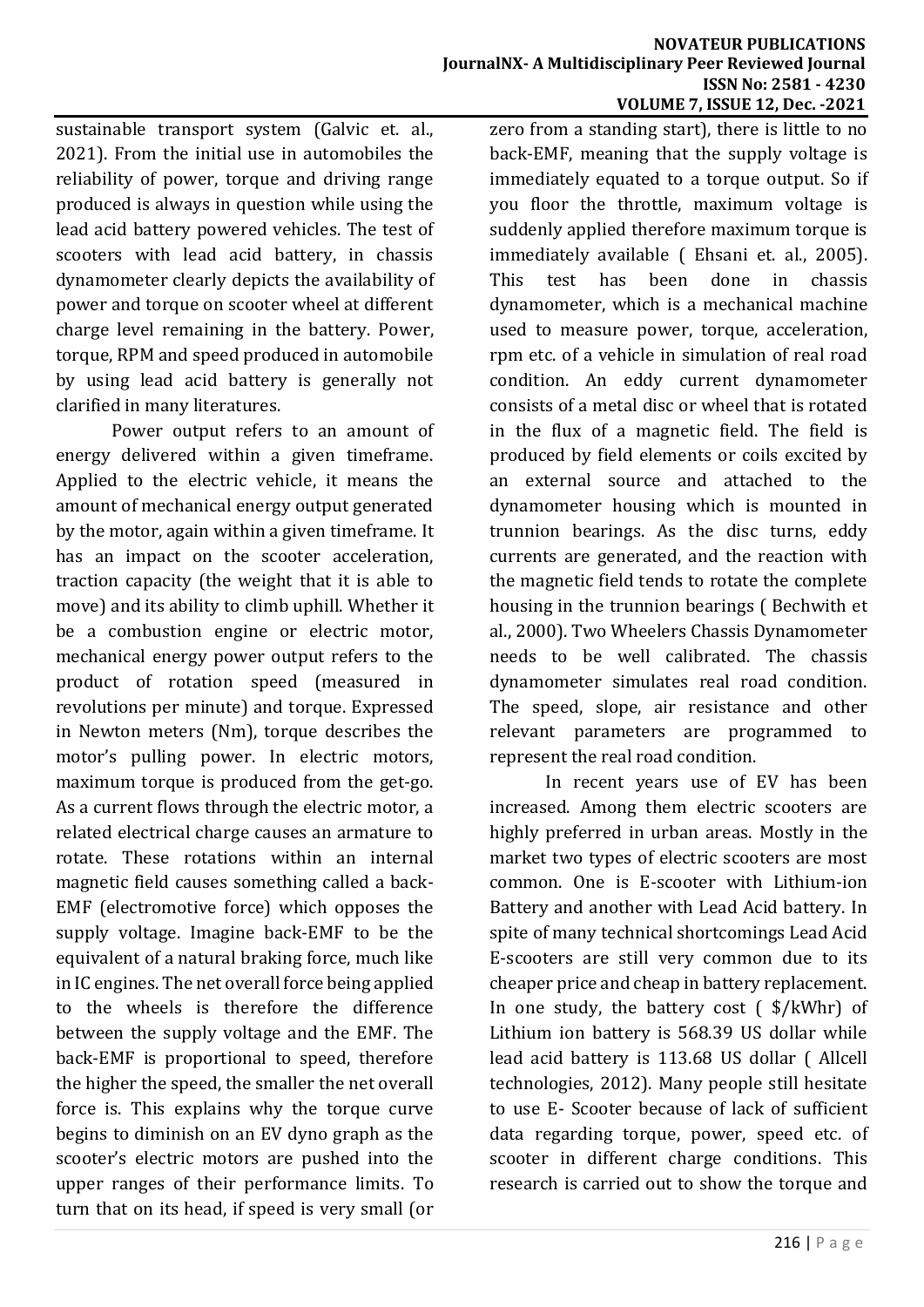power of electric scooter at different charge condition of battery.

### **2.0 METHODS AND MATERIALS:**

 Two wheelers are one of the primary commuting means in developing countries. Electric scooters are gaining more popularity because many government agencies are providing better subsidy. Besides, the hiking fuel price is also one of the reasons of its more importance in coming days. Among many types of electric scooters, Lithium-ion battery powered and Lead acid battery powered scooters are most common. Lead Acid battery powered scooters are cheaper option so they are still using in short distance commuting. The performance of electric scooter with Lead Acid battery, at declining battery charges are not well documented so some people still hesitate to use it. This experiment has tried to solve this problem by finding the performance parameters at various charge condition.

 The experiment has conducted in twowheeler chassis dynamometer. The provided chassis dynamometer was capable of testing power up to 350 kilowatts. The basic technical specification of chassis dynamometer has shown in Table 1.

Equipment Name- Chassis Dynamometer for two wheelers (MSR 400)

Equipment Manufacturer- MAHA, Germany Roller Set Technical Specifications

Table 1 Technical specification of chassis

dynamometer

| Axle load                                        | 1000 kg                     |  |  |  |
|--------------------------------------------------|-----------------------------|--|--|--|
| Weight                                           | 270 kg                      |  |  |  |
| Roller set rotating<br><b>TILBSS</b>             | approx. 150 kg              |  |  |  |
| Roller diameter                                  | 400 mm                      |  |  |  |
| Roller set dimensions<br>$(L \times W \times H)$ | 546 x 770 x 456 mm          |  |  |  |
| Measurement<br>principle                         | Flywheel test stand         |  |  |  |
| Max. air pressure                                | 7 bar                       |  |  |  |
| Max. test speed                                  | 320 km/h                    |  |  |  |
| Wheel power<br>(dynamic) peak                    | $>350$ kW                   |  |  |  |
| Max. tractive force                              | 6.5 kN                      |  |  |  |
| Measurement<br>accuracy                          |                             |  |  |  |
| Wheel power<br>measurement                       | $+/2\%$ from measured value |  |  |  |

 Similarly, the lead acid powered electric scooter has used to conduct the research. The escooter was already used in urban area having odometer reading of around 2800 km. Vehicle Name- Electric Scooter Vehicle Model- LY1200 DQT-16F Vehicle Manufacturer- M/s Zhejiang Luyuan Electrical Vehicle Co. Ltd., China

Table 2 Technical specification of electric

| S.No. | Technical               | Technical Values        | Remarks |  |  |  |  |  |  |  |
|-------|-------------------------|-------------------------|---------|--|--|--|--|--|--|--|
|       | Parameters              |                         |         |  |  |  |  |  |  |  |
| 1     | Battery Voltage         | 72 V                    |         |  |  |  |  |  |  |  |
| 2     | <b>Battery Current</b>  | 30 Ah                   |         |  |  |  |  |  |  |  |
| 3     | <b>Battery Type</b>     | Lead Acid Battery       |         |  |  |  |  |  |  |  |
| 4     | <b>Front Brake Type</b> | Disc                    |         |  |  |  |  |  |  |  |
| 5     | Rear Brake Type         | Ceramic<br>Luyuan       |         |  |  |  |  |  |  |  |
|       |                         | Drum Brake              |         |  |  |  |  |  |  |  |
| 6     | Battery Life            | 300-400                 |         |  |  |  |  |  |  |  |
|       |                         | Charge/Discharge        |         |  |  |  |  |  |  |  |
|       |                         | Cycle                   |         |  |  |  |  |  |  |  |
| 7     | Maximum Range           | 85 km                   |         |  |  |  |  |  |  |  |
| 8     | <b>Ground Clearance</b> | 155 mm                  |         |  |  |  |  |  |  |  |
| 9     | <b>Charging Time</b>    | 3.5 hours               |         |  |  |  |  |  |  |  |
| 10    | <b>Wheel Size</b>       | 10*2.15 inch            |         |  |  |  |  |  |  |  |
| 11    | Front<br>Suspension     | AL oil Hydraulic fork   |         |  |  |  |  |  |  |  |
|       | type                    |                         |         |  |  |  |  |  |  |  |
| 12    | Suspension<br>Rear      | Single<br>oil<br>spring |         |  |  |  |  |  |  |  |
|       | type                    | hydraulic               |         |  |  |  |  |  |  |  |

 The Lead Acid Battery used is selected as per its rating. Battery rating is ampere-hour capacity which is amount of current that a battery can deliver for 20 hours without the temperature corrected cell voltages dropping below 1.75 volts per cell (Crouse et. al., 2007)

 The e-scooter has fully charged up to 100 %. Then the torque and power at that condition was checked. After brief running the charge percentage lowers and again was checked while at 95% remaining charge level. By this way, the electric scooter was checked in the charge decline rate of 5% till it comes down to 5%. The acquired power, torque, rpm and speed at different charge levels have analyzed and conclusions are made.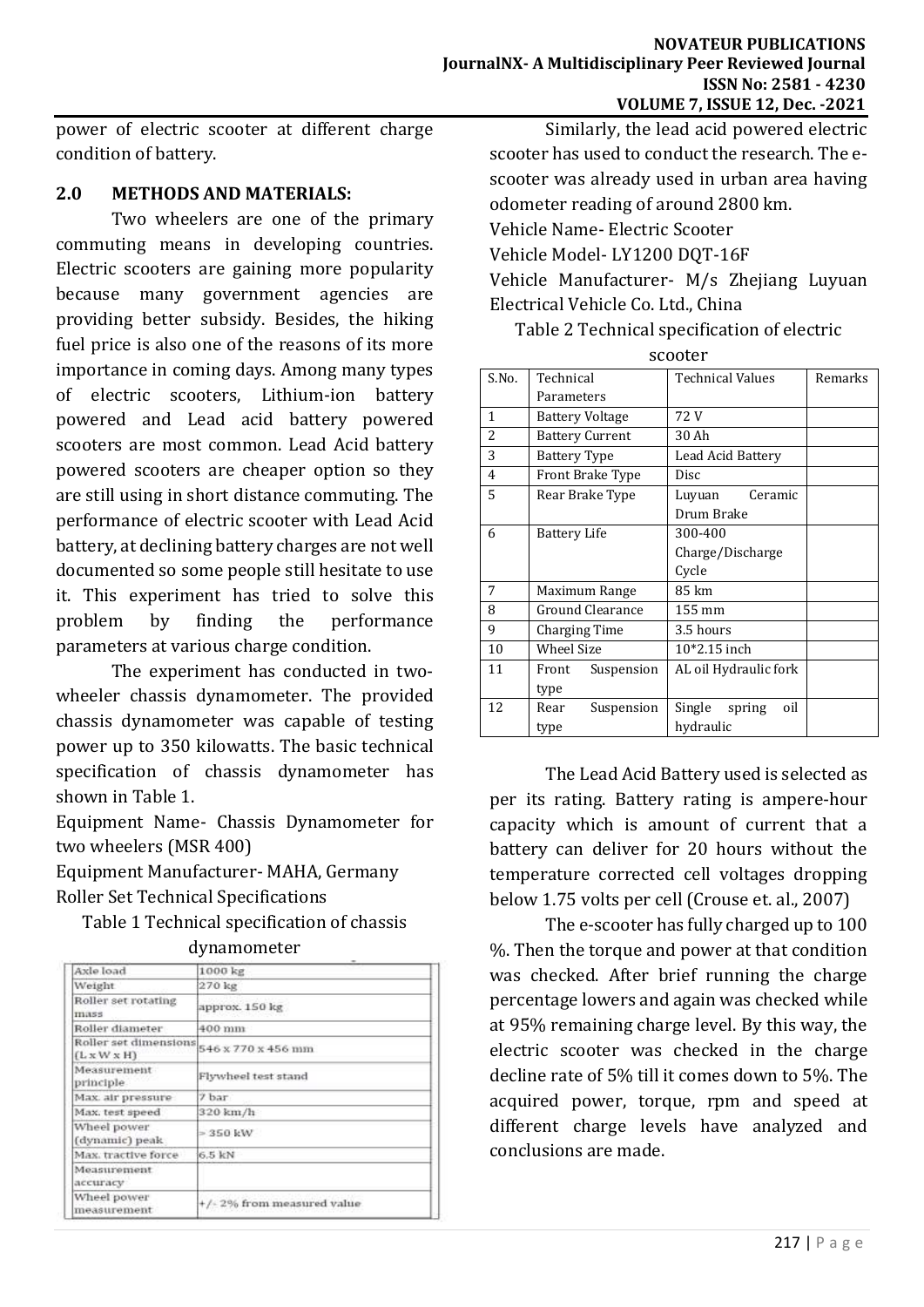#### **NOVATEUR PUBLICATIONS JournalNX- A Multidisciplinary Peer Reviewed Journal ISSN No: 2581 - 4230 VOLUME 7, ISSUE 12, Dec. -2021**

## **3.0 RESULTS AND DISCUSSION:**

 The various parameters namely Wheel Power, Motor Power, Maximum Torque Produced, RPM of wheel, maximum attained speed with remaining charge from 100% to 5% are tabulated and analyzed in Table 3.

Table 3 Performance parameters readings of scooter from chassis dynamometer

| s,             | Remaining | Wheel     | Motor           | Torque    | RPM of     | Maximum  | Remarks |
|----------------|-----------|-----------|-----------------|-----------|------------|----------|---------|
| No.            | Charge, % | Power     | Power           | Produced. | wheel      | attained |         |
|                |           | (Pwheel), | $(P_{motor})$ , | Nm        | while      | speed,   |         |
|                |           | kW        | kW              |           | maximum    | km/hr    |         |
|                |           |           |                 |           | torque     |          |         |
|                |           |           |                 |           | production |          |         |
| 1.             | 100       | 2.6       | 4.3             | 13.5      | 3015       | 34.4     |         |
| $\overline{2}$ | 95        | 2.5       | 4.4             | 14        | 3010       | 34.3     |         |
| 3.             | 90        | 2.5       | 4.4             | 13.9      | 3020       | 34.4     |         |
| 4.             | 85        | 2.7       | 4.4             | 13.9      | 3005       | 34.2     |         |
| 5.             | 80        | 2.9       | 4.4             | 13.9      | 2995       | 34.1     |         |
| 6.             | 75        | 2.7       | 4.5             | 14.1      | 3015       | 34.4     |         |
| 7.             | 70        | 2.7       | 4.3             | 13.2      | 3010       | 34.3     |         |
| 8.             | 65        | 2.7       | 4.2             | 13.3      | 3005       | 34.2     |         |
| 9.             | 60        | 2.6       | 4.0             | 12.8      | 2985       | 34.0     |         |
| 10.            | 55        | 2.4       | 3.9             | 12.3      | 3035       | 34.6     |         |
| 11.            | 50        | 2.1       | 3.6             | 11.2      | 3040       | 34.6     |         |
| 12.            | 45        | 1.9       | 3.3             | 10.3      | 3040       | 34.6     |         |
| 13.            | 40        | 1.9       | 3.3             | 10.5      | 3035       | 34.6     |         |
| 14.            | 35        | 1.7       | 3.1             | 11.0      | 3030       | 34.6     |         |
| 15.            | 30        | 1.5       | 2.9             | 11.6      | 2225       | 25.4     |         |
| 16.            | 25        | 1.3       | 2.7             | 13.3      | 1630       | 18.6     |         |
| 17.            | 20        | 0.9       | 2.2             | 12.0      | 1650       | 18.8     |         |
| 18.            | 15        | 0.8       | 1.9             | 10.9      | 1665       | 19       |         |
| 19.            | 10        | 0.9       | 1.6             | 9.3       | 1660       | 18.9     |         |
| 20.            | 5         | 0.6       | $1.3\,$         | 7.3       | 1655       | 18.9     |         |

## **3.1 Power vs Remaining Charge in Battery Curve:**

 This curve has plotted between the Motor Power (in kW) and Wheel Power (in kW) shown by chassis dynamometer at various charge state of battery from 100% charge to 5% charge condition at the declining of 5% interval. From the result it has noticed that the motor power and wheel power are constant around 4.5kW and 2.5 kW until 75% charge remaining. After that, the net power value has decreased rapidly in linear basis of around 45 degrees and has become minimum at minimum charge condition. The difference between motor power and wheel power is a loss due to drag as well as drivetrain. The loss is about 2 kW until 75% charge condition and then becomes lesser and lesser and around 0.7 kW at minimum charge condition (5% charge remaining). The Motor Power and wheel power have decreased up to 71% and 79% till lowest charge condition i.e. at 5%. This condition may be due to reduction in maximum speed of the scooter since the drag force is dependent on the speed of vehicle.



Graph 1 Motor/Wheel Power vs Battery Charge Curve

## **3.2Maximum Torque vs Remaining Charge in Battery Curve:**

 Maximum torque produced on scooter wheel at various state of charge condition has measured in different charge condition from 100% to 5% charge remaining at the interval of 5%. The torque values (in Nm) obtained has plotted against remaining battery charge, the graphical analysis shows the variable torque production characteristics. Wheel torque value has remained constant of around 14 Nm till the 75% of battery charge and then started to decrease from 14 Nm to 10 Nm up to 50% charge state. From 50% charge condition, the torque was around 10Nm again increased to 13Nm till 25% charge remaining in the battery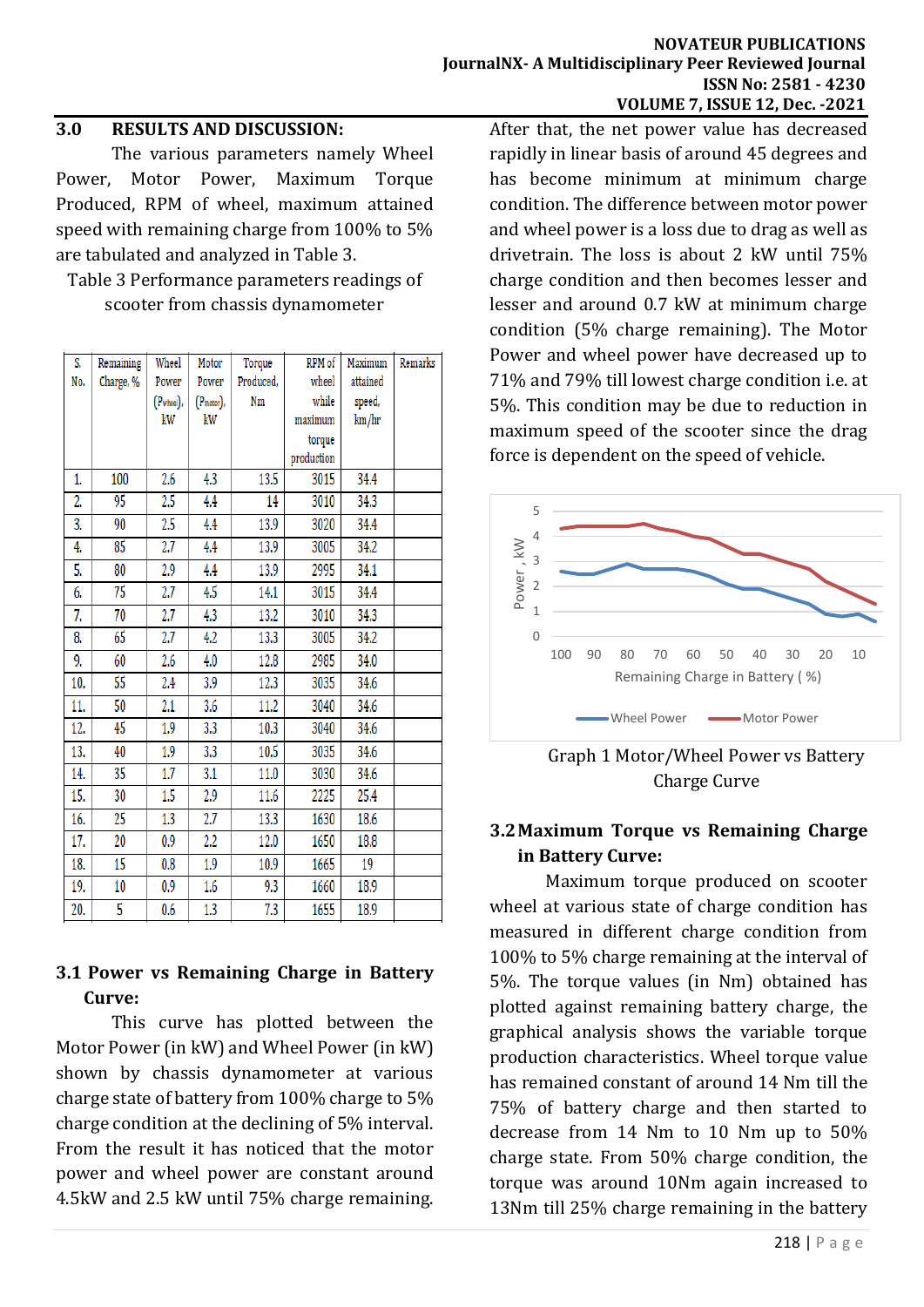and then declined to minimum value of 7 Nm at minimum charge condition (5%) of the battery. Maximum torque has decreased to 48% of initial value till lowest charge condition i.e. at 5%.



Graph 2 Torque production in wheel vs battery charge

## **3.3 Wheel RPM vs Remaining Charge in Battery Curve:**

 Regarding the RPM of wheel, the wheel RPM has plotted against remaining charge in battery. From the graph, the wheel RPM has exactly constant value of 3000 RPM from 100% charge condition to 35% charge condition. Again from 35% battery charge remaining to 25% battery charge the RPM value sharply decreased from 3000RPM to 1630 RPM. Then, the wheel RPM value has remained constant at 1630 RPM from 25% charge state to 5% charge state. maximum wheel RPM has decreased to 45% of initial value till lowest charge condition i.e. at 5%.





## **3.4Maximum Speed Vs Remaining Charge in Battery Curve:**

 Regarding the maximum speed of the scooter, the graphical analysis has become similar with Wheel RPM because both parameters are directly proportional. Maximum speed has plotted against remaining charge in battery. From the graph, the maximum speed has constant value of about 34 km/hr 100% charge condition to 35% charge condition. Again from 35% battery charge remaining to 25% battery charge the maximum speed value sharply decreases from around 34 km/hr to 18 km/hr. Then, the maximum speed value again remains constant at around 18 km/hr from 25% charge state to 5% charge state. Maximum speed has decreased to 46% of initial value till lowest charge condition i.e. at 5%.



### Graph 4 Maximum speed vs battery charge curve

### **CONCLUSION**

- i.) If higher power of scooter is needed it should be operated in maximum charge condition i.e. up to until 70% charge remaining the scooter remains in high power delivery condition.
- ii.) Generally, in a high torque requiring condition such as in steep road, the scooter has rode easily until about 70% charge remaining condition after that the traction power of the scooter has decreased.
- iii.)If higher speed is needed, the scooter should run until 35% charge remaining condition, after that the speed decreases rapidly and